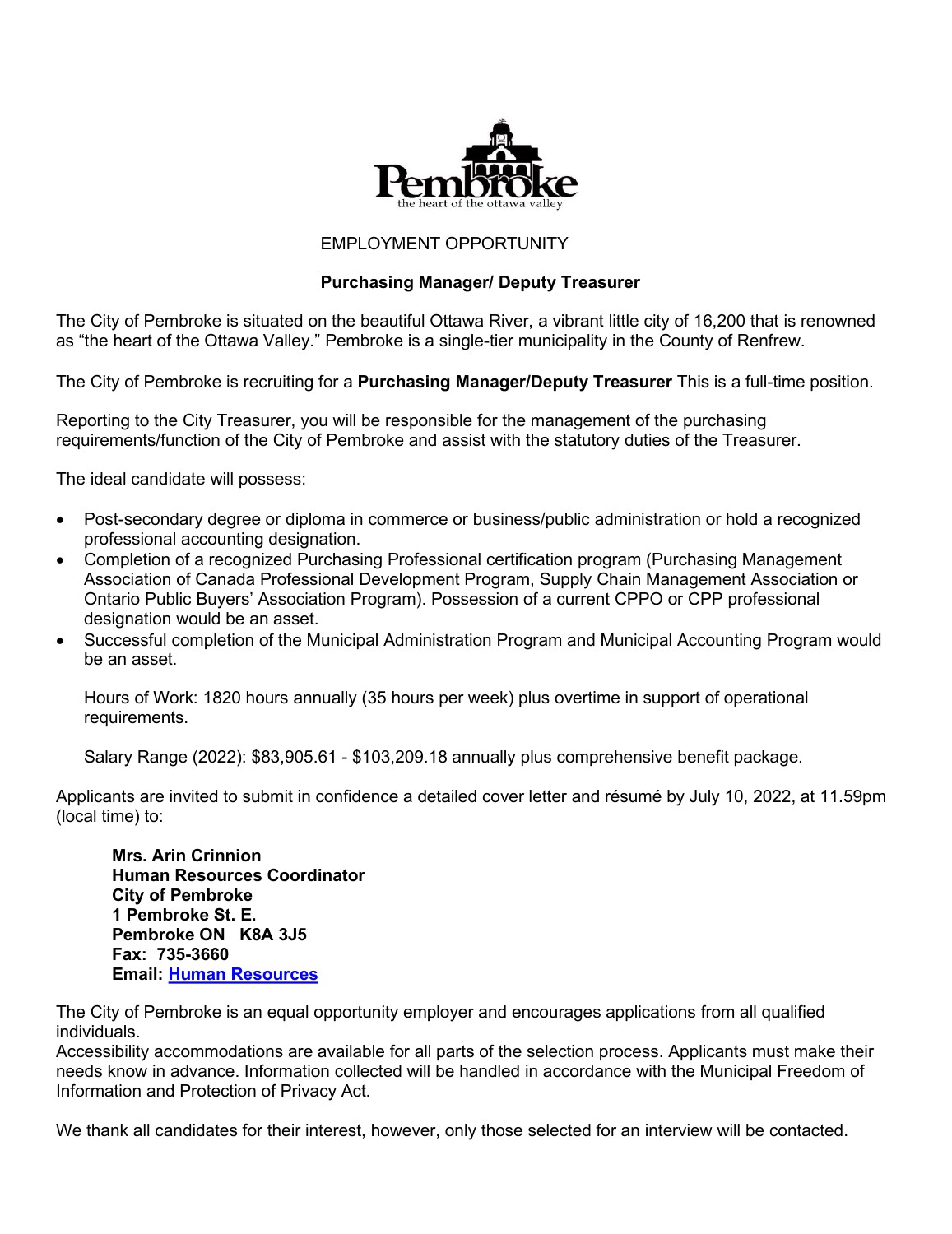

# **Job Description**

| Title:      | <b>Purchasing Manager/Deputy Treasurer</b> |
|-------------|--------------------------------------------|
| Department: | Freasurv                                   |
| Reports to: | <b>Treasurer/Deputy Clerk</b>              |

Qualifications:

- 1. Post-secondary degree or diploma in commerce or business/public administration or hold a recognized professional accounting designation.
- 2. Completion of a recognized Purchasing Professional certification program (Purchasing Management Association of Canada Professional Development Program, Supply Chain Management Association or Ontario Public Buyers' Association Program). Possession of a current CPPO or CPP professional designation would be an asset.
- 3. Successful completion of the Municipal Administration Program and Municipal Accounting Program would be an asset.
- 4. Minimum of five (5) years management and financial experience, preferably in a municipal setting. Minimum of three (3) years demonstrated purchasing experience within a municipal or public sector environment.
- 5. Good understanding of computer technology and its use within a municipal setting. Proficient in computer software including the MS Suite. Experience working with GreatPlains, Diamond, and WorkTech/Pearl software will be an asset
- 6. Experience in effectively directing staff in a unionized environment.

A combination of post secondary education in public accounting/finance and experience may be considered.

To meet the demands of the position you must have:

- 1. A complete understanding of municipal finance and accounting in an Ontario setting, coupled with a strong knowledge of the Ontario Municipal Act.
- 2. An advanced understanding of Competitive Bidding Laws, legislation governing public purchasing, and Construction Act.
- 3. A high degree of integrity due to exposure to highly confidential and/or politically sensitive information.
- 4. Effective planning, time management, analytical reasoning and problem solving skills.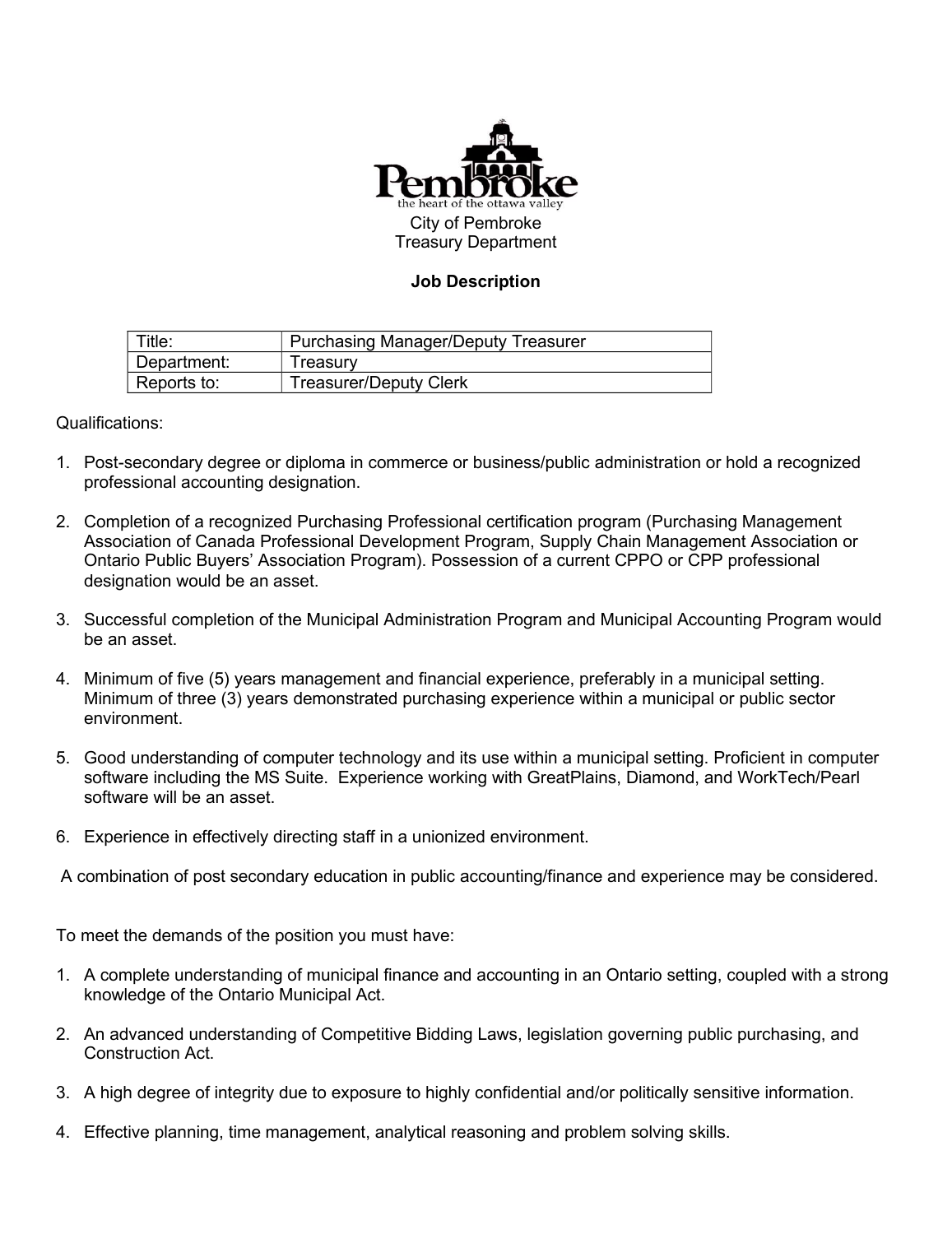

- 5. Strong organizational, communication (verbal and written) and problem-solving skills to ensure that the City's procurement needs are carried out in adherence to the City's Procurement Policy.
- 6. Proven leadership skills.
- 7. Valid Ontario drivers license.

## General Scope of Responsibilities:

Reporting to the City Treasurer, you will be responsible for the management of the purchasing requirements/function of the City of Pembroke and assist with the statutory duties of the Treasurer.

#### General Scope of Duties:

To assist in the planning, organizing and direction of a variety of complex administrative, accounting and professional work of the municipality, boards and agencies.

- 1. Manage the procurement policies and procedures of the City of Pembroke, including recommended updates and revisions, and communication of official procurement policies and procedures to staff and general public.
- 2. Provide guidance, consultation and interpretation to departments in relation to purchases, analyzing their needs to determine the appropriate procurement method.
- 3. Coordinate and administer all phases of the procurement process for major consulting, construction, and goods and services requirements, including preparation and issuance of bid documents, attendance at bid openings, review, approve and administer the execution of contracts and purchase orders; organize and facilitate evaluation committee meetings based on the approved spending thresholds.
- 4. Assist in the preparation annually of the City operating and capital budgets and any multi-year forecasts, including attendance at budget meetings.
- 5. Assist with the annual financial audit as required.
- 6. Assist with the maintenance and operation of the general accounting system of the City, particularly as it relates to work orders, payroll for the operations department and inventory.
- 7. Ensure all reporting milestones and documentation requirements are met under various grant programs.
- 8. Supervise treasury staff including buying, payroll/job costing, accounts receivable, and inventory/stock keeping. Provide direction, supervision, motivation and career development to staff, including disciplinary action and performance reviews.
- 9. Assume the duties of the Treasurer in his/her absence.
- 10. Maintain inventory control, security of assets and disposal of surplus goods.